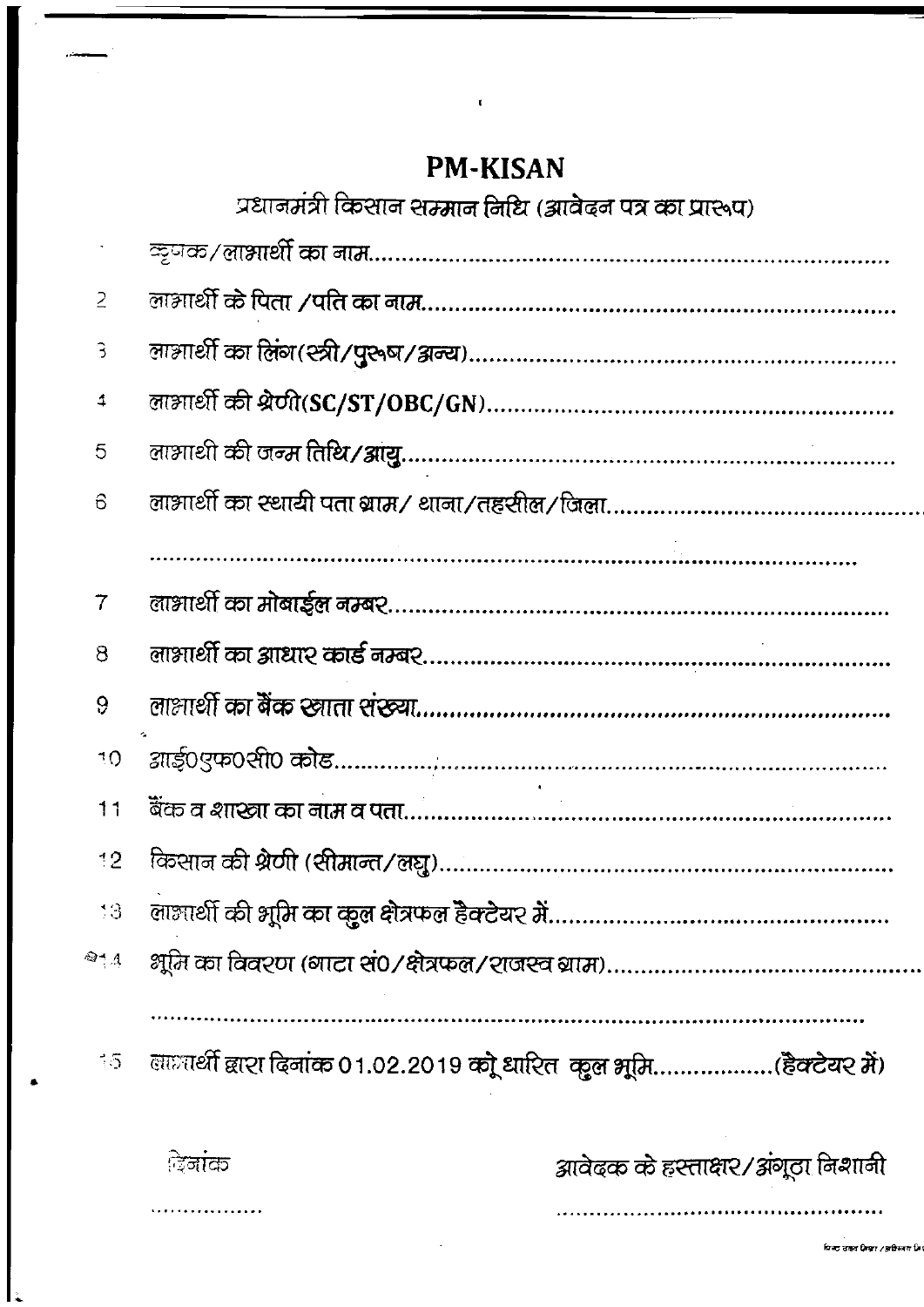#### जनपद व तहसीस का नामः

राजस्व याम का जाता.

#### बर्तानी खाता संख्याः

### प्रधानमंत्री किसान सम्मान मिथि हेतु घोषणा पत्र

| बिन्द                     | विवरण                                                                                   | घोषणा⁄    |
|---------------------------|-----------------------------------------------------------------------------------------|-----------|
| सं0                       |                                                                                         | सत्यापन   |
| $\blacksquare$            | क्या आपके परिवार के पास 02 हेक्टेयर से अधिक जमीन है ?                                   | हॉं/नहीं  |
| $\overline{\mathbf{a}}$ . | क्या भूतपूर्व अथवा वर्तमान संवैधानिक पदधारक हैं ?                                       | हॉं/नहीं  |
| ग.                        | क्या भूतपूर्व अथवा वर्तमान मंत्री/राज्यमंत्री या भूतपूर्व/वर्तमान सदस्य लोक             | हॉं/नहीं  |
|                           | सभा/राज्य सभा/राज्य विधान सभा/राज्य विधान परिषद या भूतपूर्व अथवा वर्तमान                |           |
|                           | <u>नगर म</u> हापालिका के मेयर या भूतपूर्व अथवा वर्तमान जिला पंचायत अध्यक्ष हैं ?        |           |
| ष.                        | क्या केन्द्र व राज्य सरकार के कार्यालय/विभागों के अधिकारी एवं कर्मचारी, केन्द्र हॉ/नहीं |           |
|                           | और राज्य सरकार सहायतित अर्घ सरकारी संस्थान तथा सरकार से संबद्ध समस्त                    |           |
|                           | कार्यालय/स्वायत्तशासी संस्थान तथा स्थानीय निकार्यों के नियमित कार्मिक (चतुर्थ           |           |
|                           | श्रेणी/समूह-घ के कार्मिकों को छोड़कर) हैं ?                                             |           |
| Ч.                        | क्या विगत कर निर्धारण वर्ष में आयकर का भुगतान किया गया है ?                             | हॉं/नहीं  |
| <b>B.</b>                 | क्या आपकी मासिक पेन्शन रू0 10,000 से अधिक है ?(चतुर्थ श्रेणी/समूह-घ के                  | हॉं/लहीं  |
|                           | सेवानिवृत्त पैशनर्स को छोड़कर)                                                          |           |
| ज.                        | क्या आप पेशेवर डाक्टर/इंजीनियर/अधिवक्ता/चार्टर्ड एकाउन्टेंट अथवा आर्कीटेक्ट             | हॉॅं/नहीं |
|                           | इत्यादि की श्रेणी में हैं और अपने से सम्बंधित पेशे के लिए पंजीकरण करने वाली             |           |
|                           | संस्था में पंजीकृत हैं तथा तदनुसार अपने पेशे में कार्यरत हैं ?                          |           |

### नोटः हॉं/नहीं में से जो उपयुक्त न हो, उसे काट दें।

मेरे द्वारा दिया गया उक्त विवरण सत्य है। यदि इसमें किसी प्रकार की कोई त्रुटि पायी जाती है तो इसका समस्त उत्तरदायित्व मेरा होगा एवं मेरे परिवार से इस योजना के अन्तर्गत दी गयी धनराशि भू-राजस्व के बकाये की भांति वसूल ली जायेगी।

प्रधानमंत्री किसान सम्मान निधि योजना का लाभ प्राप्त करने हेतु आधार नम्बर के प्रयोग हेतु मेरी सहमति है।

दिनांक:

हस्ताकर:

हस्ताशरकर्ता का नाम : कृषक से संबंध : स्वयं/पति/पत्नी

1- यह शासनादेश इलेक्ट्रानिकली जारी किया गया है, अत: इस पर हस्ताबार की आवश्यकता नहीं है ।

2- इस शासनादेश की प्रमाणिकता वेब साइट http://shasanadesh.up.nk.in से सत्यापित की जा सकती है ।

 $\mathbb{Q}$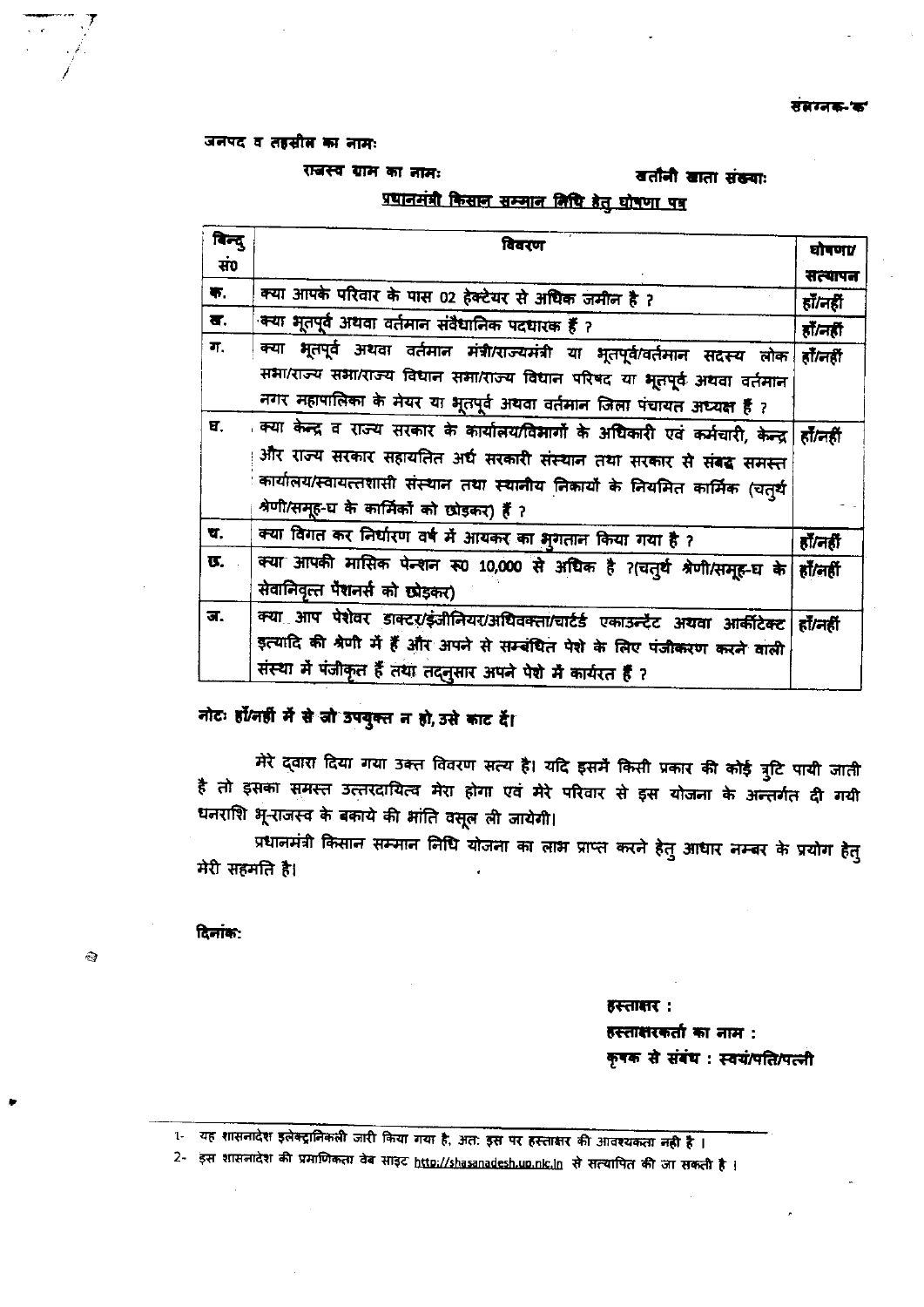| प्रधानमंत्री किसान सम्मान निधि योजना, भारत सरकार                                                                               |  |  |
|--------------------------------------------------------------------------------------------------------------------------------|--|--|
| कृषि विभाग (हिन्द्री) उत्तर प्रदेश                                                                                             |  |  |
| <u>कृषक पंजीकरण फार्म</u><br>श्रो योगी आदित्यनाथ<br>श्री सूर्य प्रताप शाही<br>माननीय मुख्यमंत्री उ० प्र०<br>माननीय कृषि मंत्री |  |  |
| 1. कृषक का विवरण                                                                                                               |  |  |
|                                                                                                                                |  |  |
|                                                                                                                                |  |  |
|                                                                                                                                |  |  |
|                                                                                                                                |  |  |
|                                                                                                                                |  |  |
|                                                                                                                                |  |  |
| 2. कृषक की भूमि का विवरण                                                                                                       |  |  |
|                                                                                                                                |  |  |
|                                                                                                                                |  |  |
| 3. योजना हेतु लाभ का प्रकार                                                                                                    |  |  |
| : 6000/- प्रतिवर्ष किसान सम्मान निधि योजना हेतु                                                                                |  |  |
| 4. बेंक़ खाते का विवरण (जिसमें धनराशि आहरित की जानी है)                                                                        |  |  |
|                                                                                                                                |  |  |
| सलग्नकः- आधार कार्ड, बैंक पासबुक, खतौनी नकल, जोतबही, एक फोटो                                                                   |  |  |
| ोटः- लघु एवं सीमान्त किसान जिनके पास 2 है0 से कम भूमि है वह इस योजना के पात्र हैं।                                             |  |  |
| किसान पावती                                                                                                                    |  |  |
|                                                                                                                                |  |  |
|                                                                                                                                |  |  |

 $\frac{1}{2}$